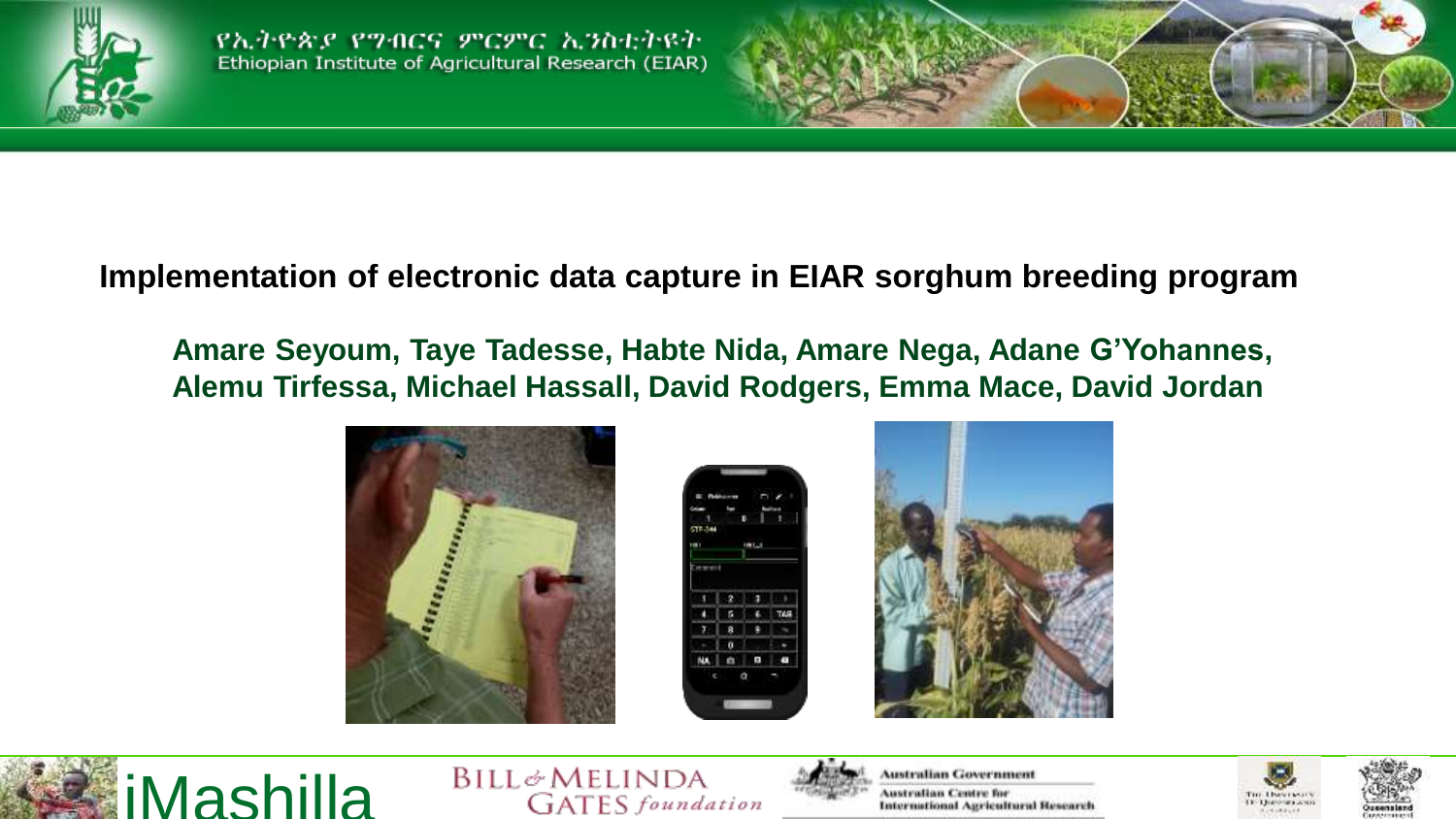

1

In 2012 the Bill and Melinda Gates Foundation funded the University of Queensland and EIAR to improve the capacity of the sorghum breeding program in Ethiopia.

The project commenced with a benchmarking study which identified areas for improvement in the program, foremost among these was the need to increase the scale of the breeding program and improve the management of data generated by the program.

A number of data management technologies were identified and implemented in the breeding program.

This presentation will detail the process of implementing electronic field books and the impact on the program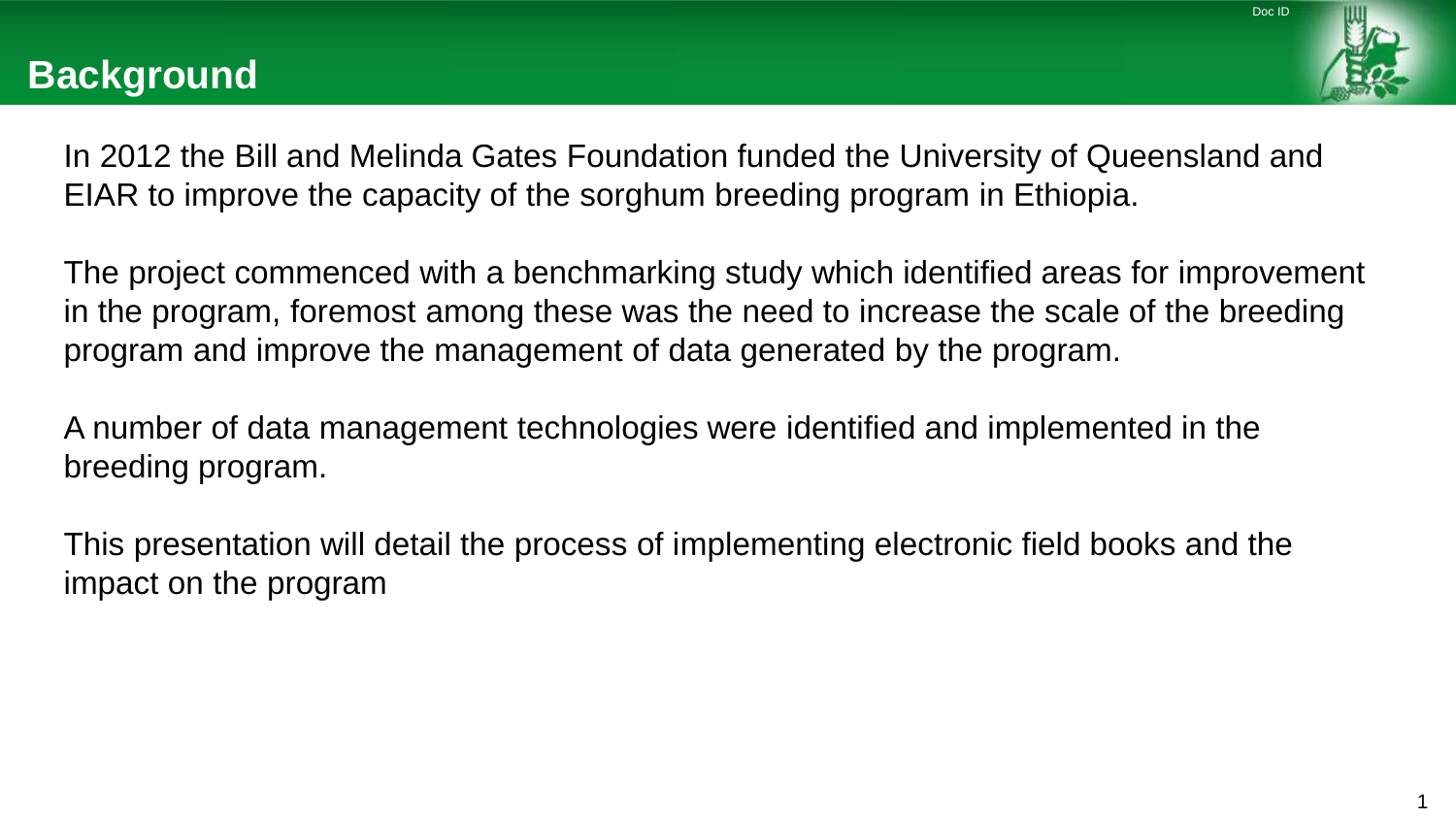

- Why use electronic field books?
- Requirements for implementing electronic field books
- Impact on the EIAR sorghum breeding program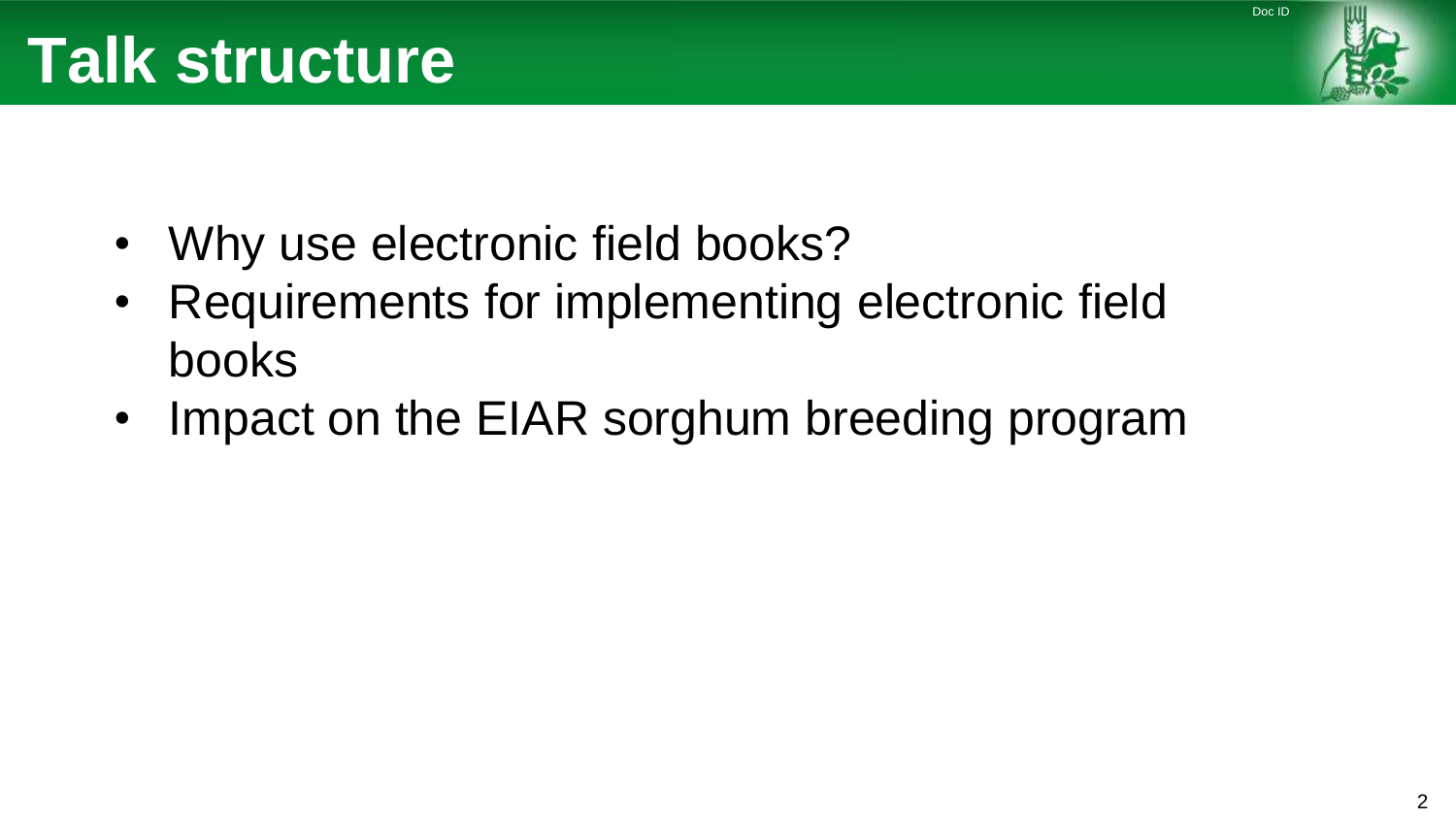- Increased scale and efficiency
- Consistent format of data
- Store different types of data
- Enforce data standards
- Error reduction
- Improved sharing
- Backup

3





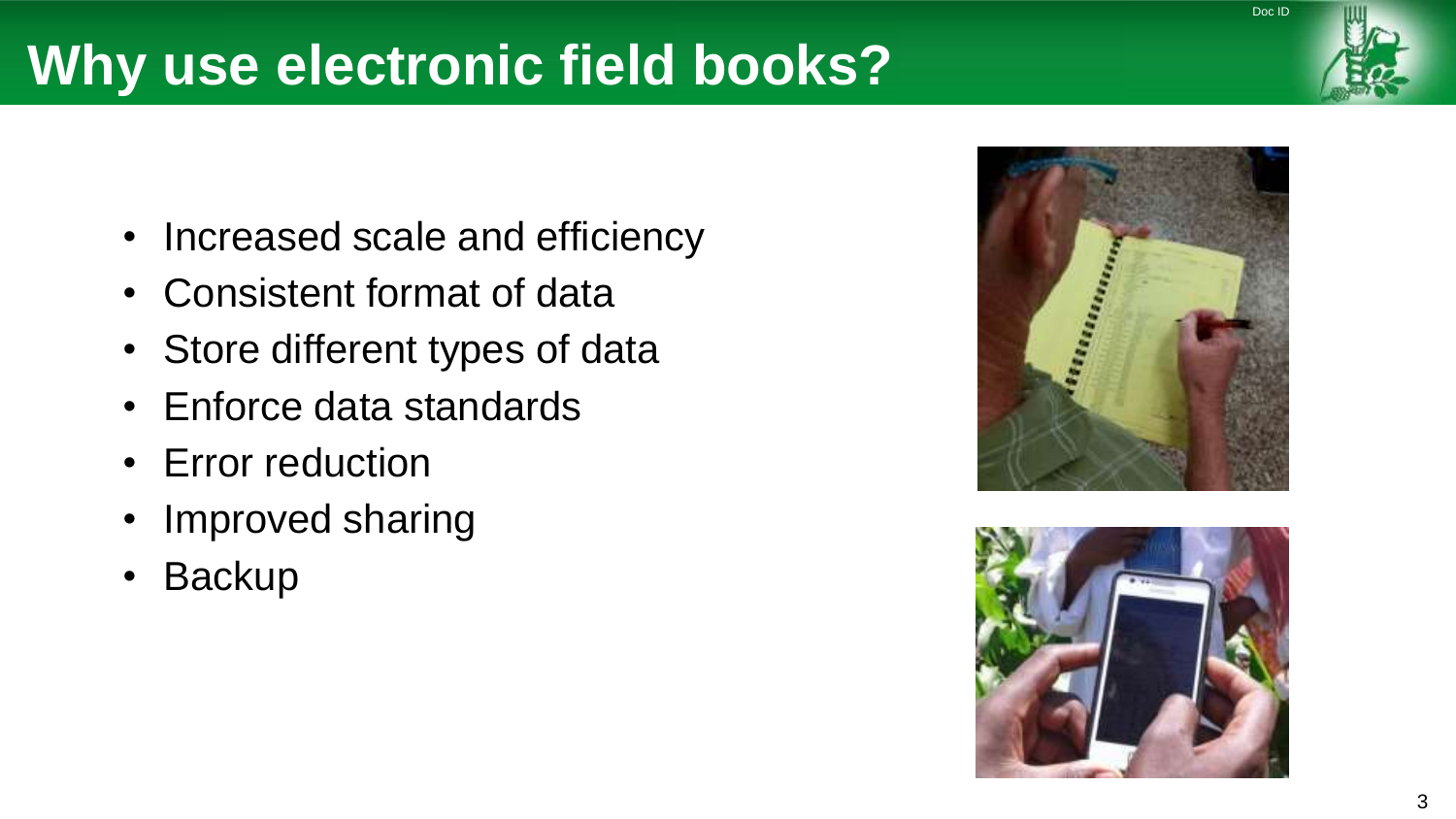Increased scale and efficiency

• Reduced time required to collect field data

> eg flowering time automatically calculated from planting time

• No time required for data-entry after collection in the field (previously this took more than 1 month)





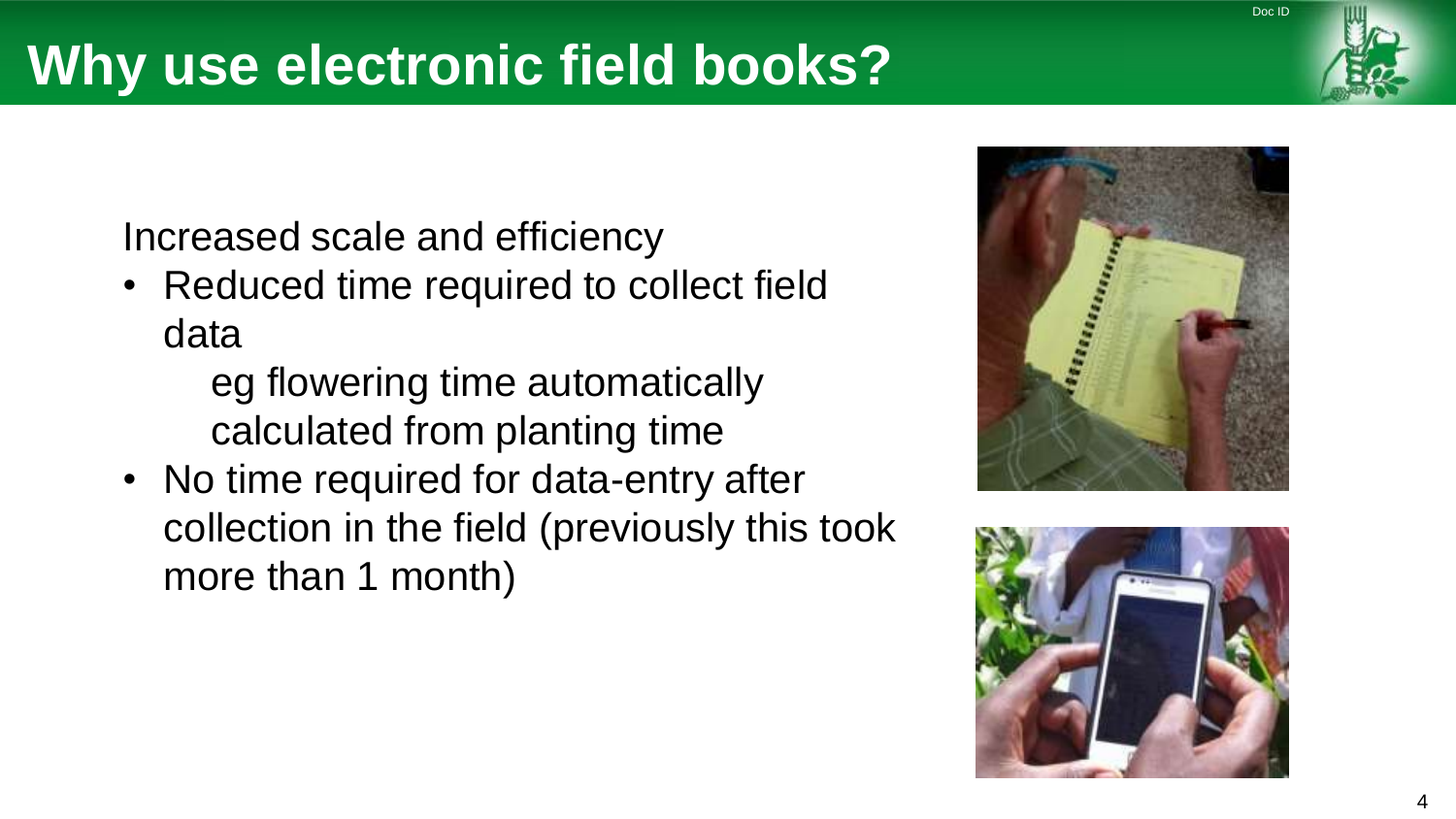Doc ID

• Consistent format of data

non-uniform scales, eg

- height measured in meters vs centimetres
- Yield measured in kg/ha vs tonnes/ha



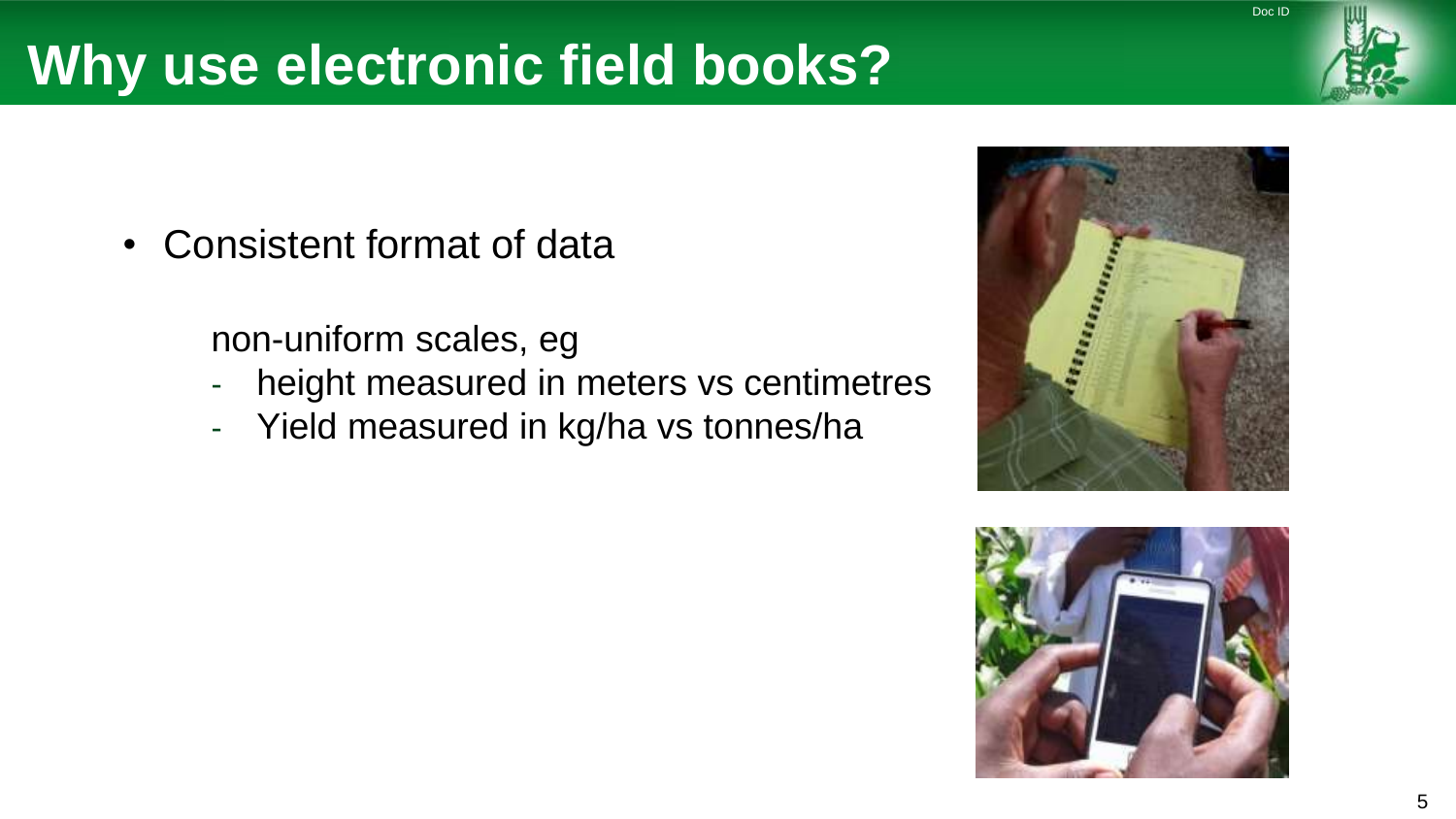- Store different types of data
	- Qualitative data
		- Yes/No
		- Presence/Absence
		- **Colours**
	- Quantitative data
		- eg. Height





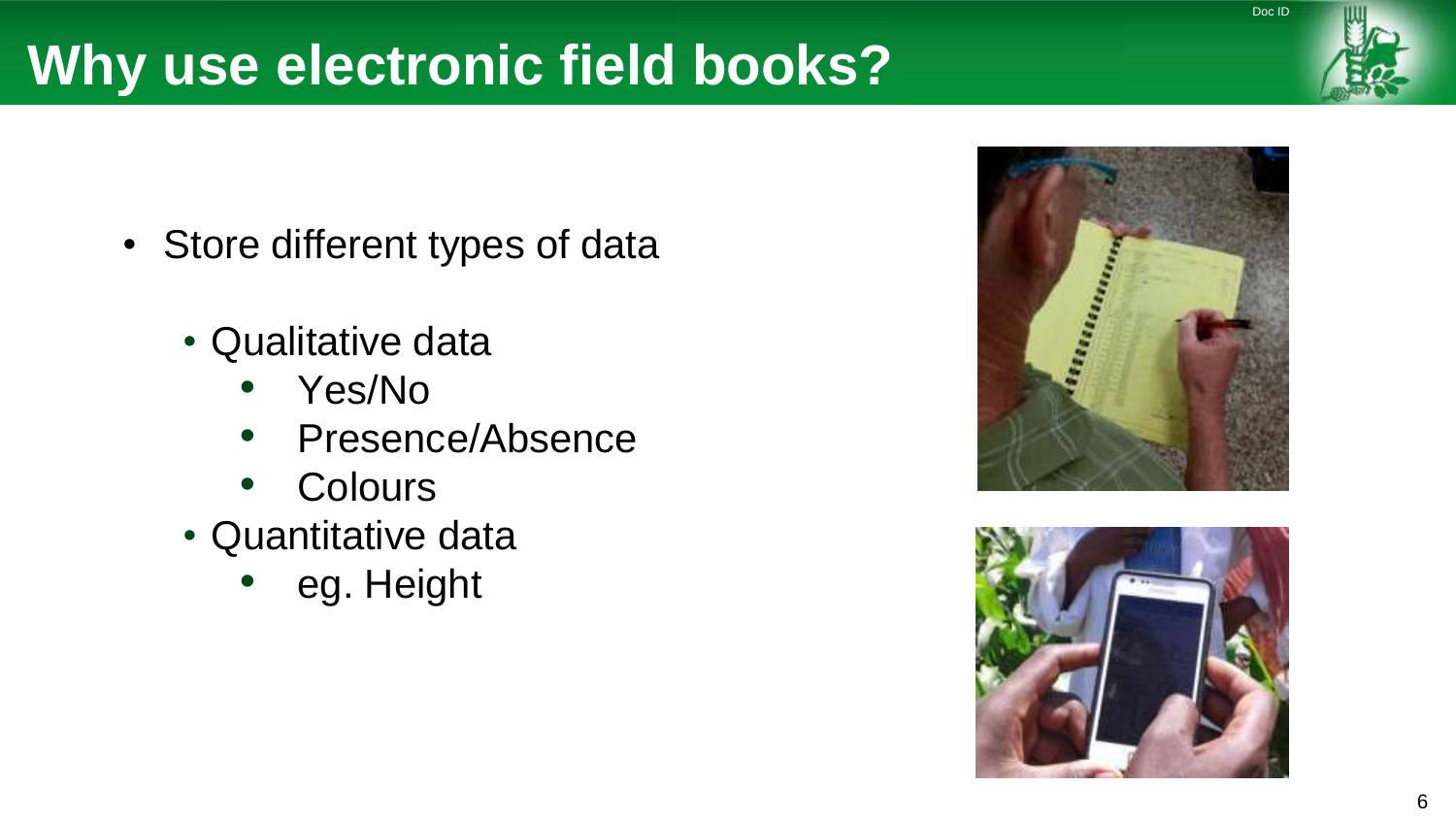- Enforce data standards
	- Consistent units for traits
	- Consistent maximum and minimum values for traits
	- Consistent names for traits
	- Consistent names for plots





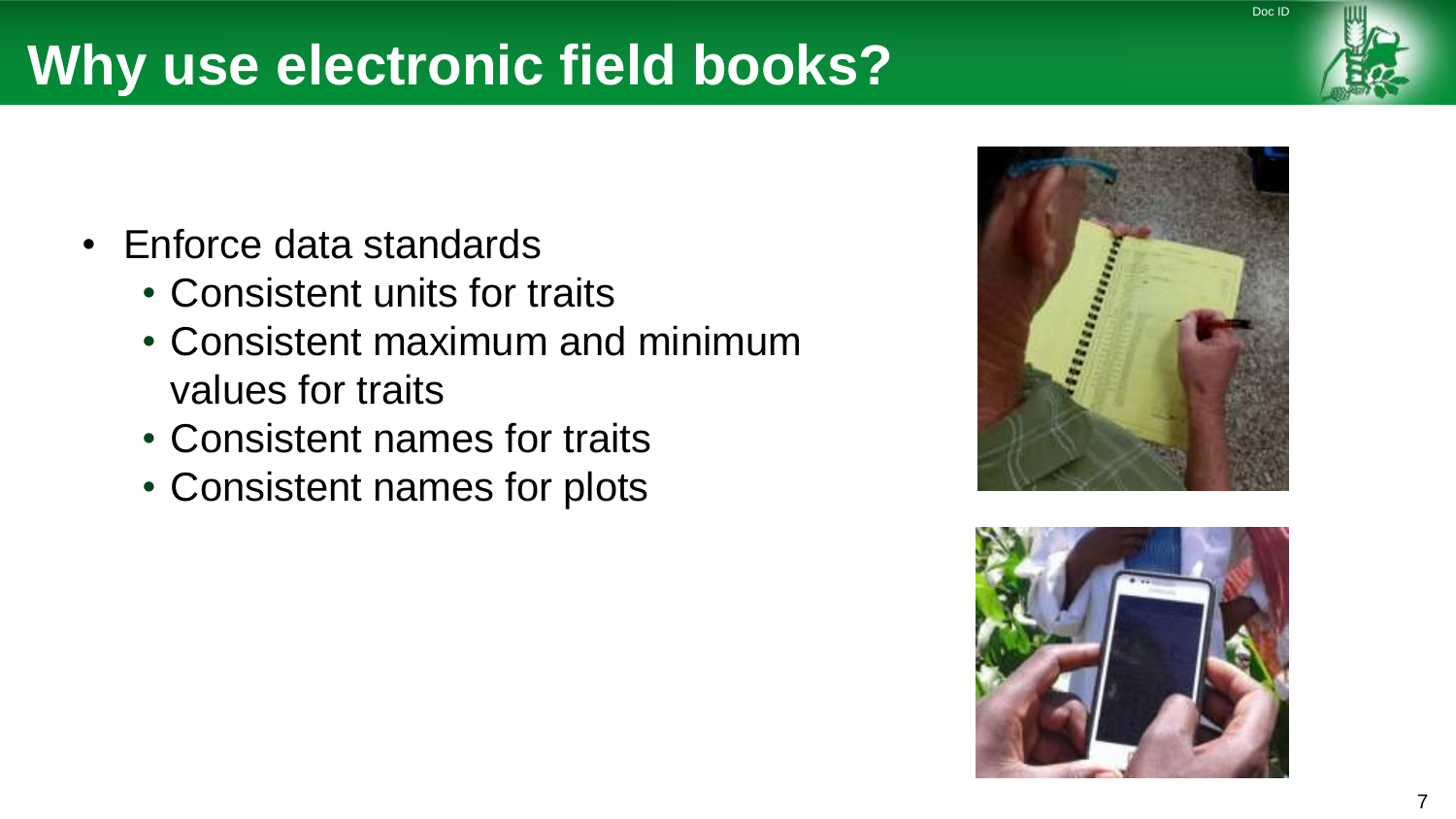- Error reduction
	- Transcription errors, eg
	- unreadable hand writing
	- human error Plot navigation aids







Doc ID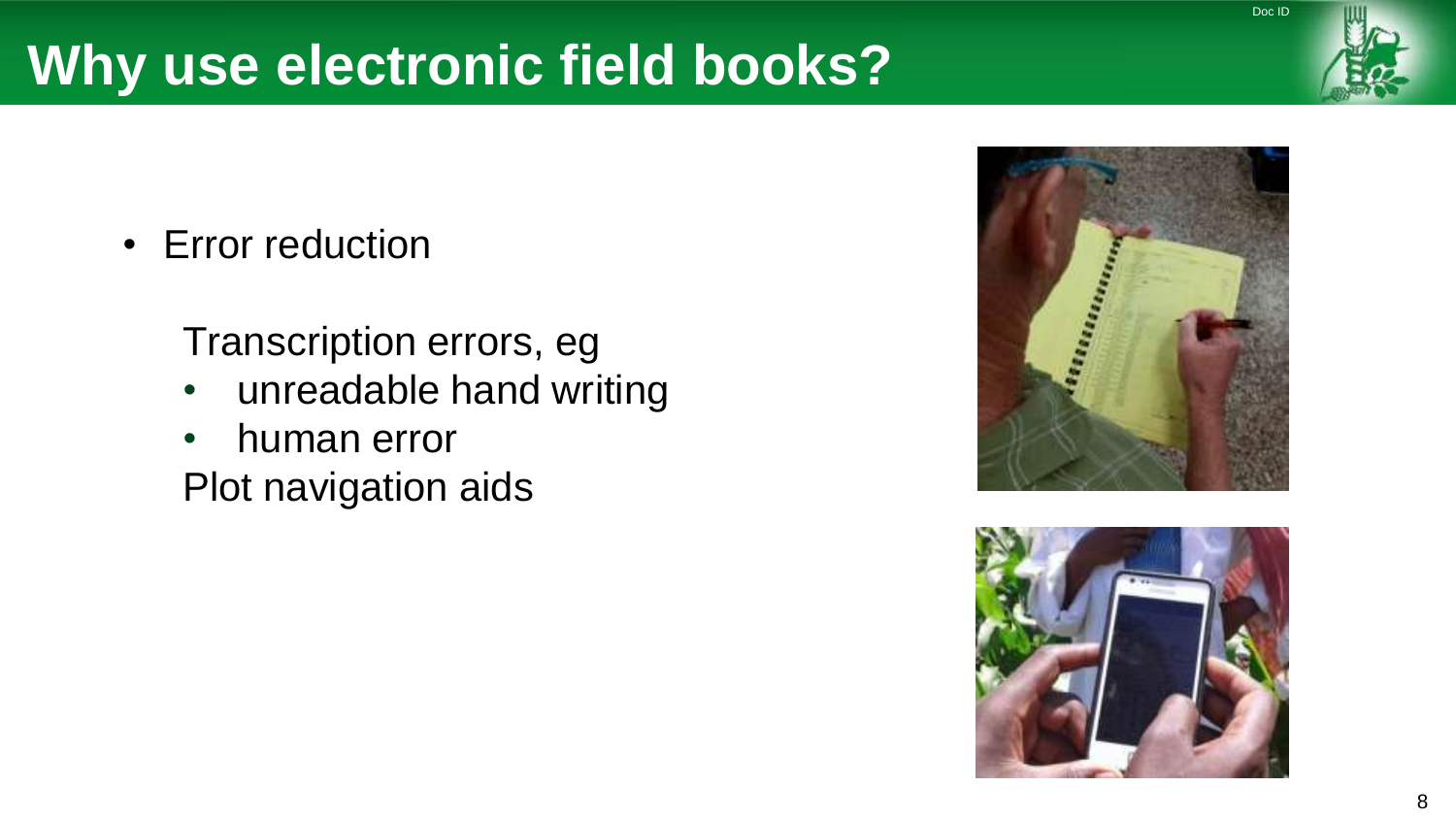- Improved sharing
	- Electronic sharing of files between stations
	- Merging of data collected by different field technicians at the same station (data collected is merged to a single database on a server computer and all electronic fieldbooks are updated with the latest version of the data)





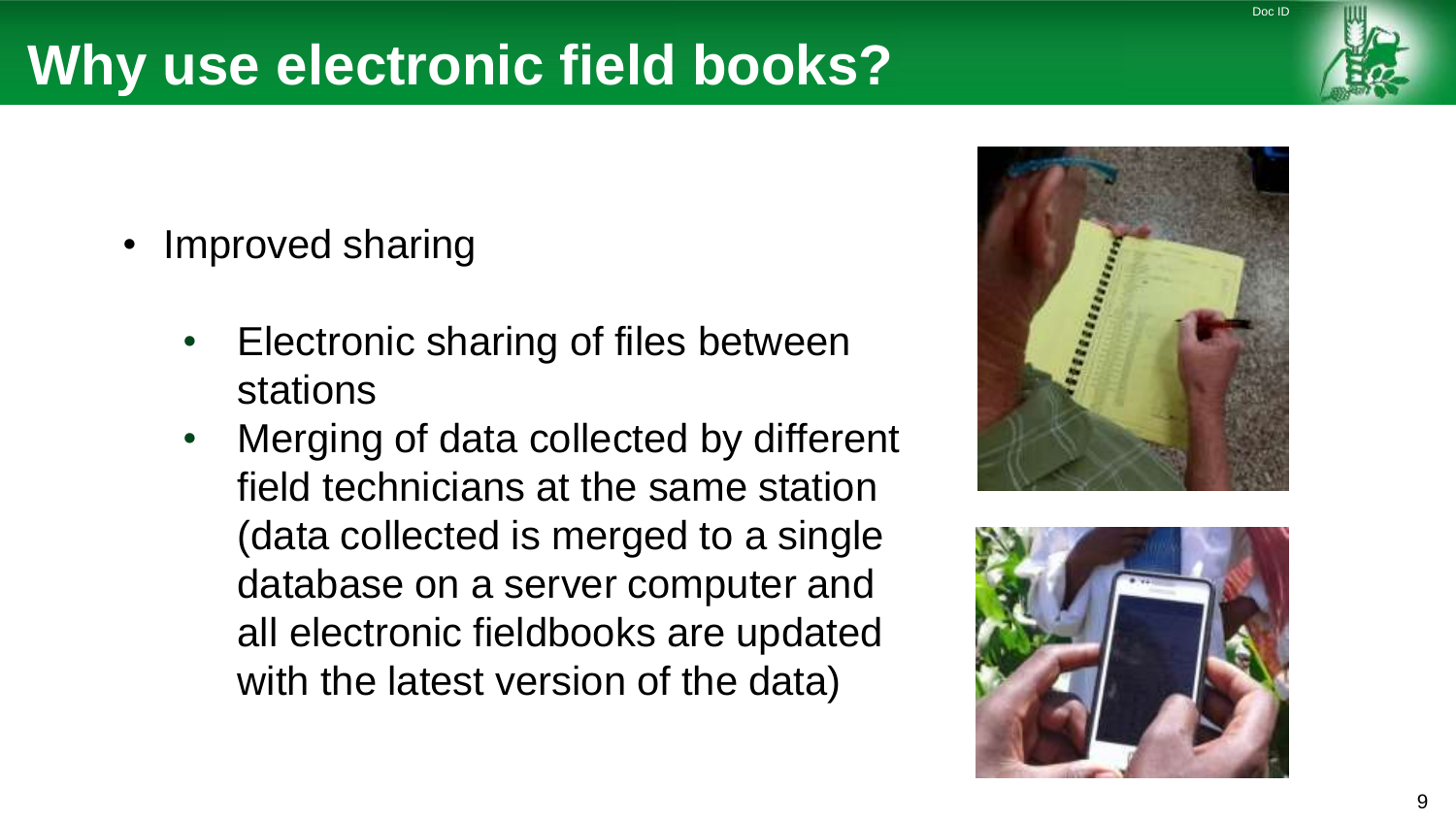- Backup
	- Not reliant on a single copy of the field book





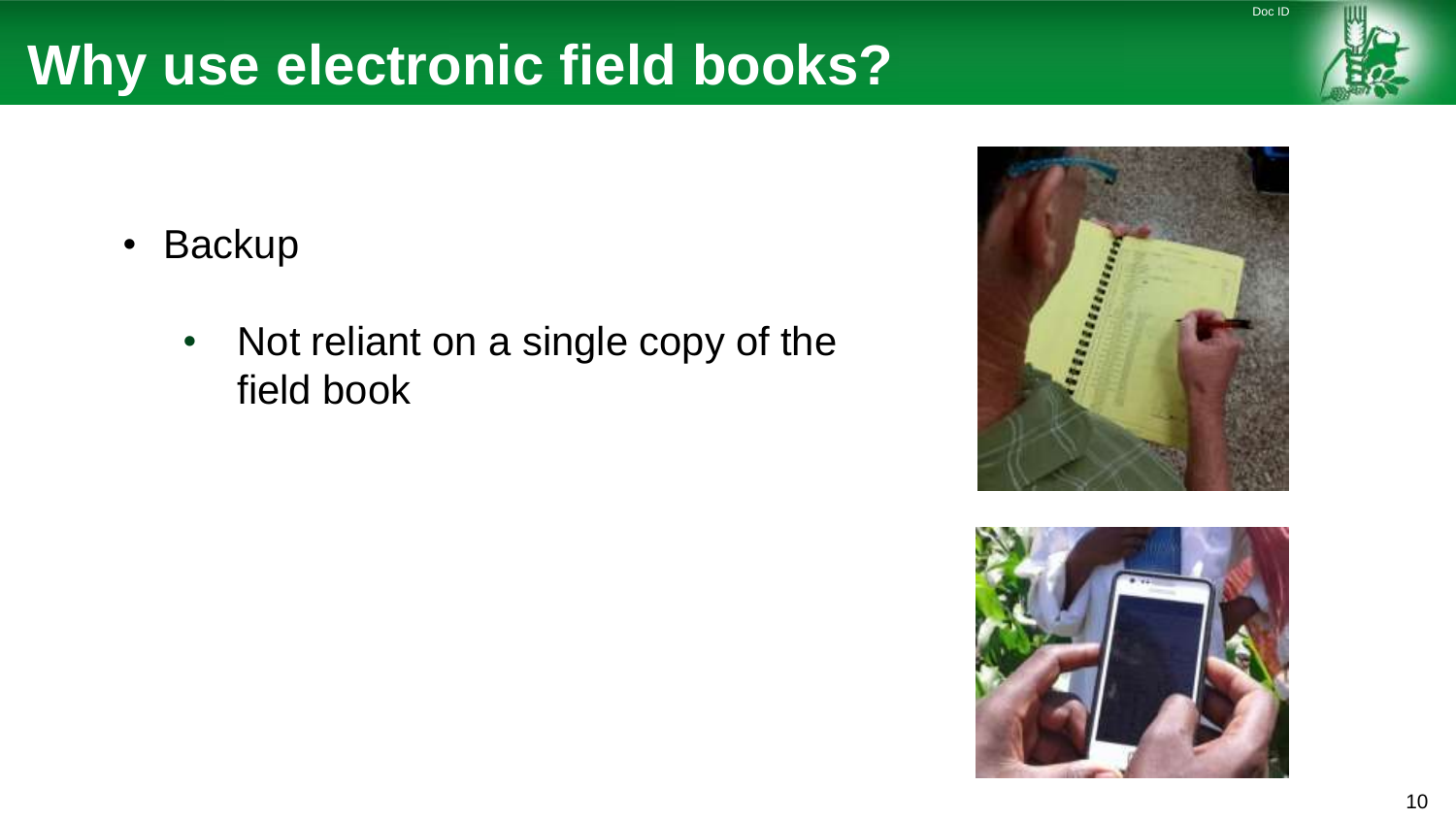#### **Requirements for implementing electronic field books**

- Choice of software application
- Standardisation of nomenclature (genotypes, trials, traits)
- Development of a standardised trait dictionary
- Data capture from external devices (eg digital scales and height stick)

Doc ID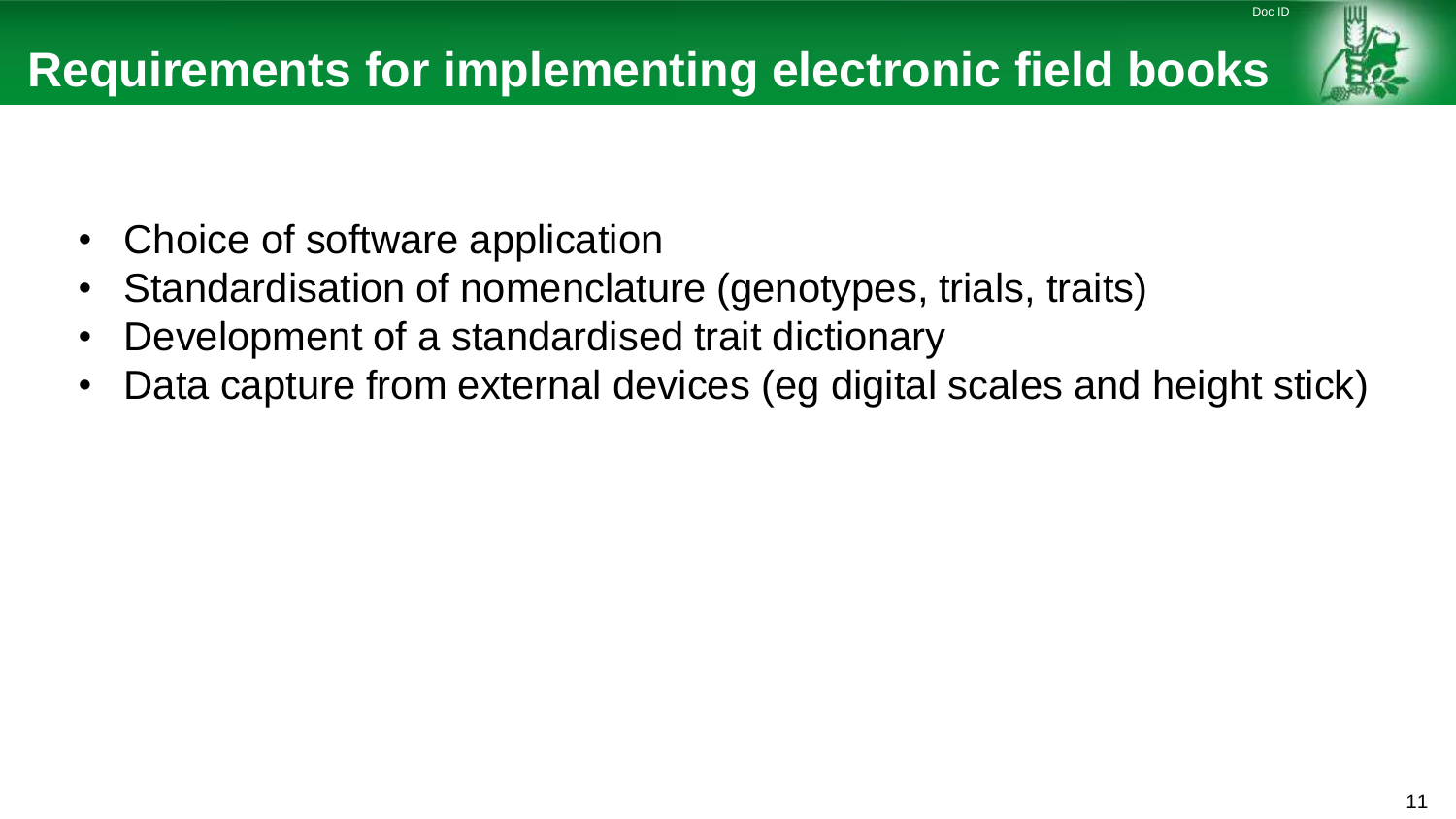There are a range of field-based electronic data capture applications available.

We chose the Fieldscorer application because it is:

- very user-friendly
- mature field scoring application (>10 years) with a large number of users (flexibility to work across multiple crops and users)
- time and date stamp of every data-point
- suitable for any android device including phones and tablets
- freely available via

http://www.katmandoo.org/Help/Fieldscorer4Android/index.html

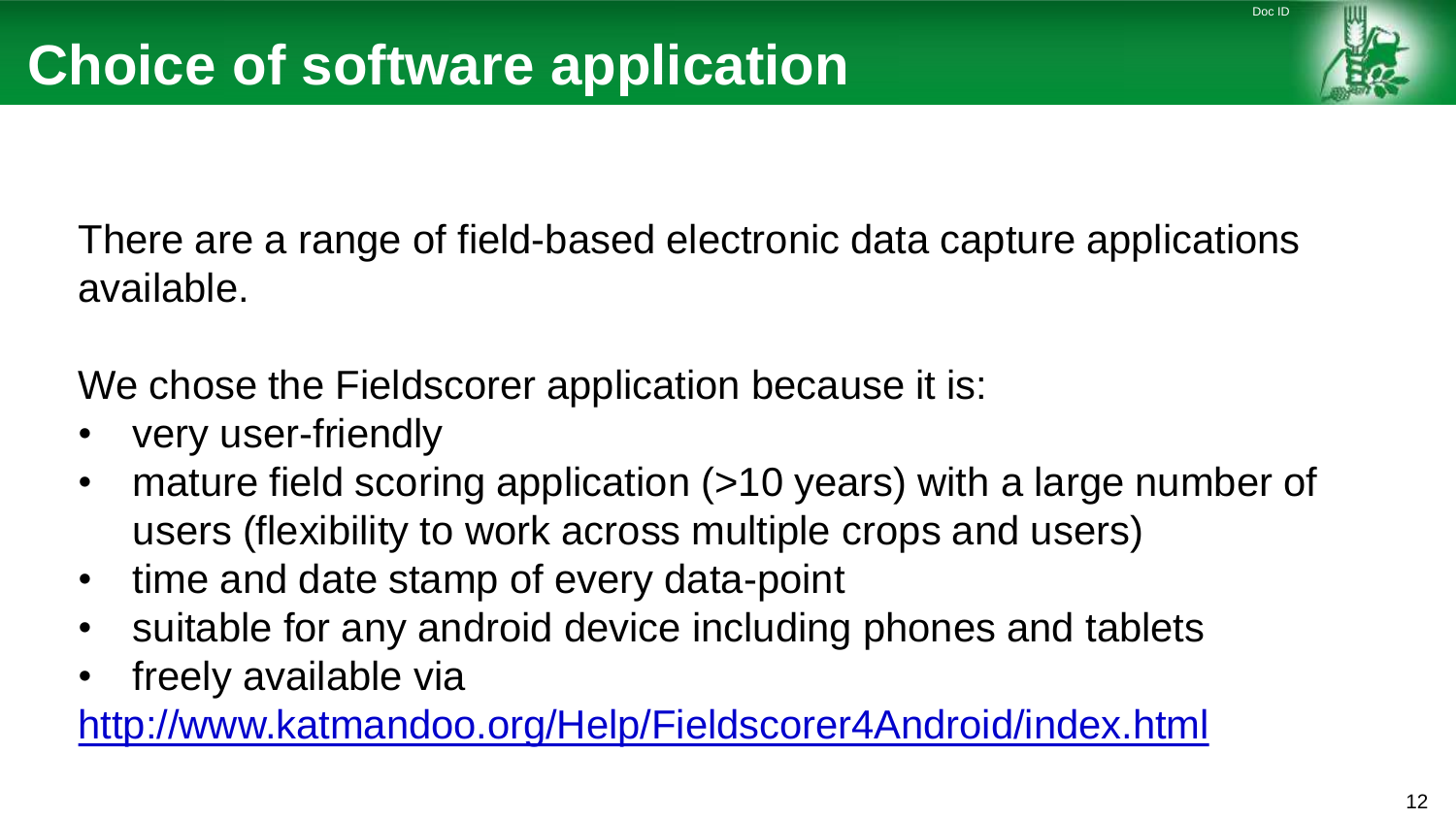

Doc ID

- $\cdot$  Trial nomenclature
	- e.g. MS17SGP01

#### **Things to consider**

- Short
- Informative
- Consistent length
- No gaps or special characters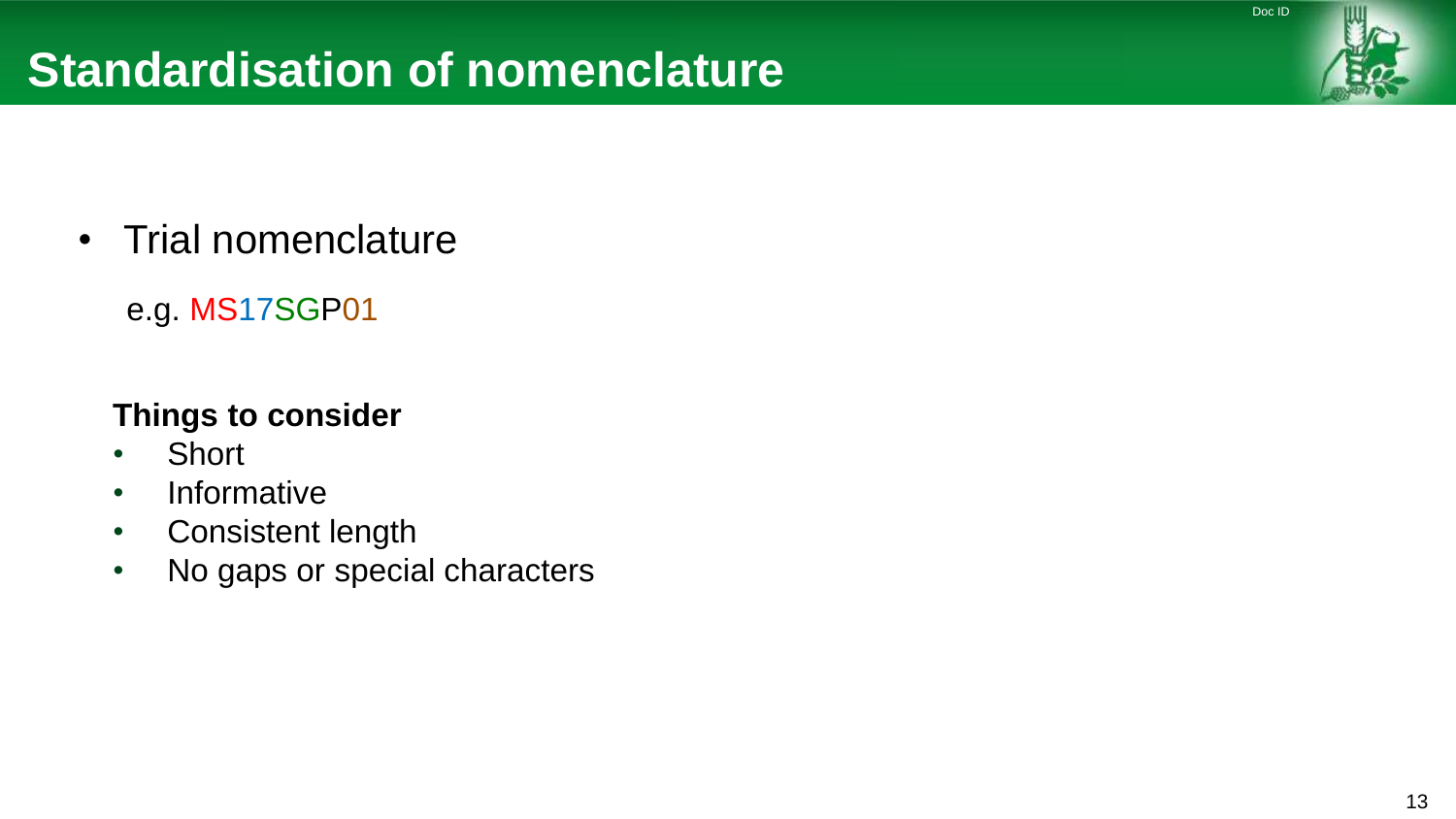Doc ID

• Genotype nomenclature



| <b>Generation</b> | <b>Name</b>         |
|-------------------|---------------------|
| F <sub>1</sub>    | F1_ETSC 15001       |
| F <sub>2</sub>    | F2_ETSC 15001-1     |
| F <sub>3</sub>    | F3 ETSC 15001-1-1   |
| F <sub>4</sub>    | F4 ETSC 15001-1-1-1 |
| When fixed(Lines) | ETSC 15001-1-1-1    |
|                   | ETSC 15001-1-1-2    |
|                   | ETSC 15001-1-2-3    |
|                   | ETSC 15001-1-2-4    |
|                   | ETSC 15001-1-3-5    |
|                   | ETSC 15001-1-3-6    |
|                   | ETSC 15001-1-4-7    |
|                   | ETSC 15001-1-4-8    |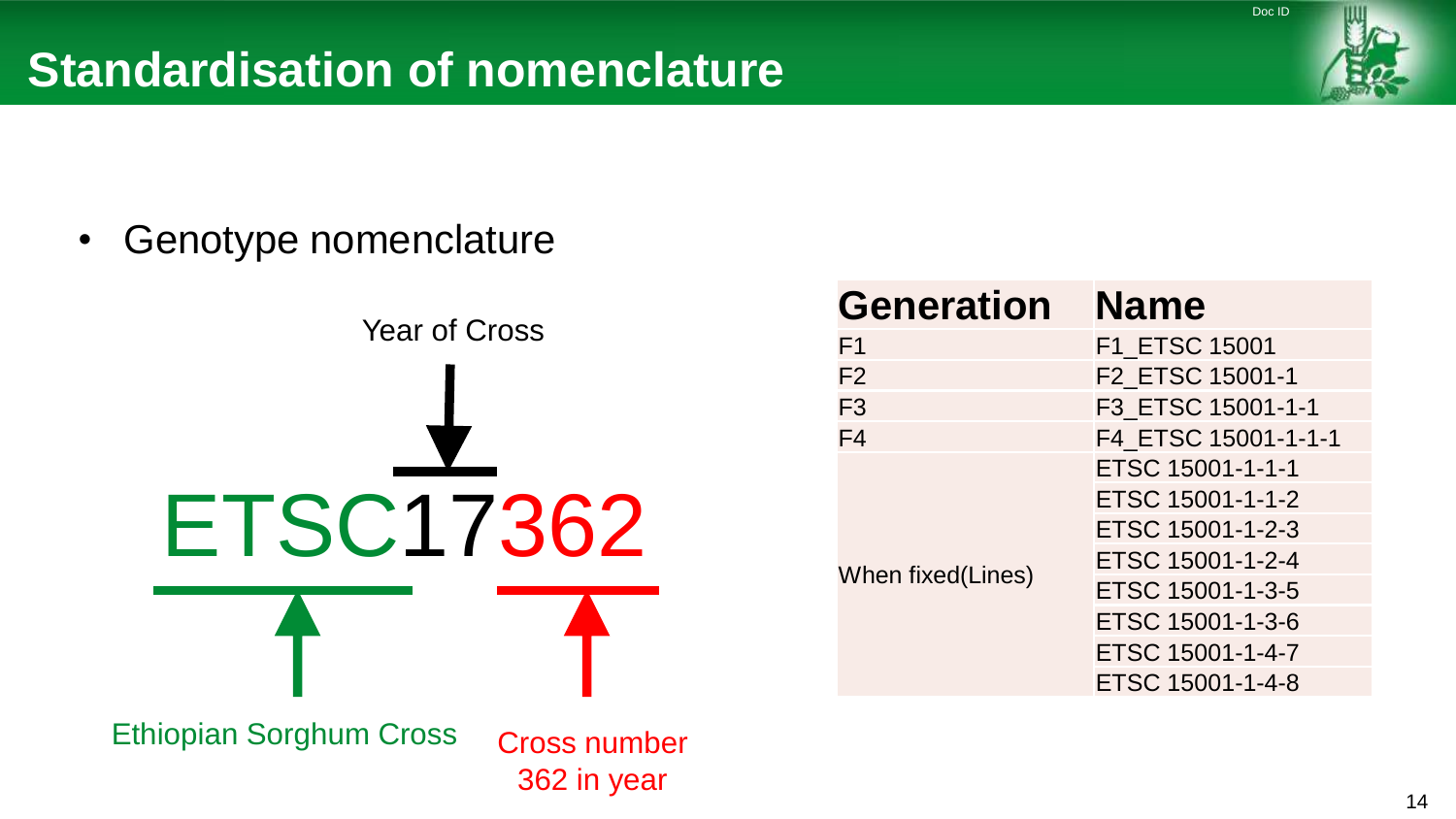#### **Traits**

- HGT: Height between 150 and 400 inclusive
- STG: Stay-green rating between 0 and 10 inclusive
- DTF: Days to 50% Flowering
- RST: Disease score between 1 and 9 inclusive
- Yield: tonnes per hectare

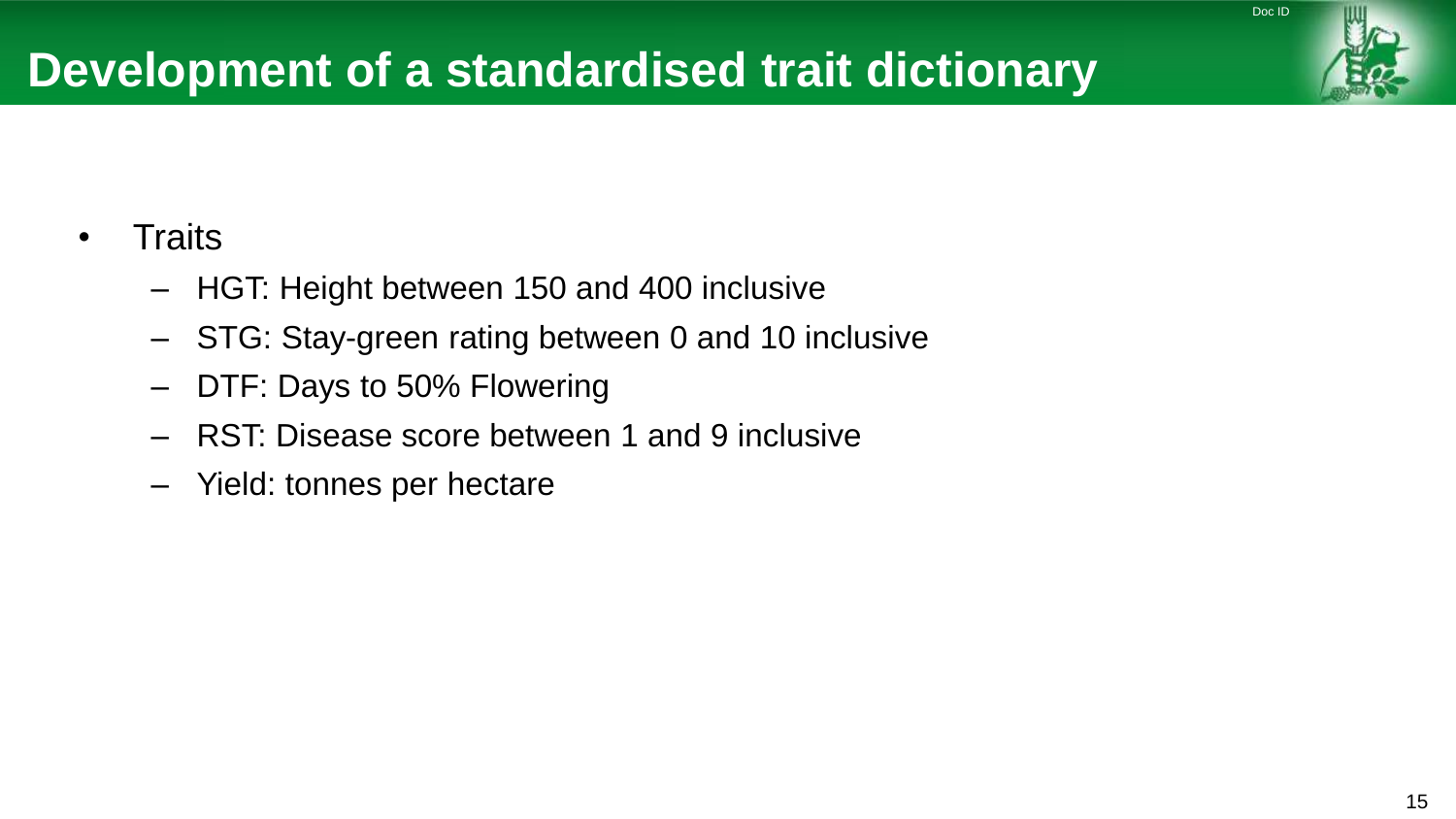

Bluetooth barcode reader and scales automatically capture weights from harvest packets from field trials and nurseries and enters data into the relevant data fields in Fieldscorer



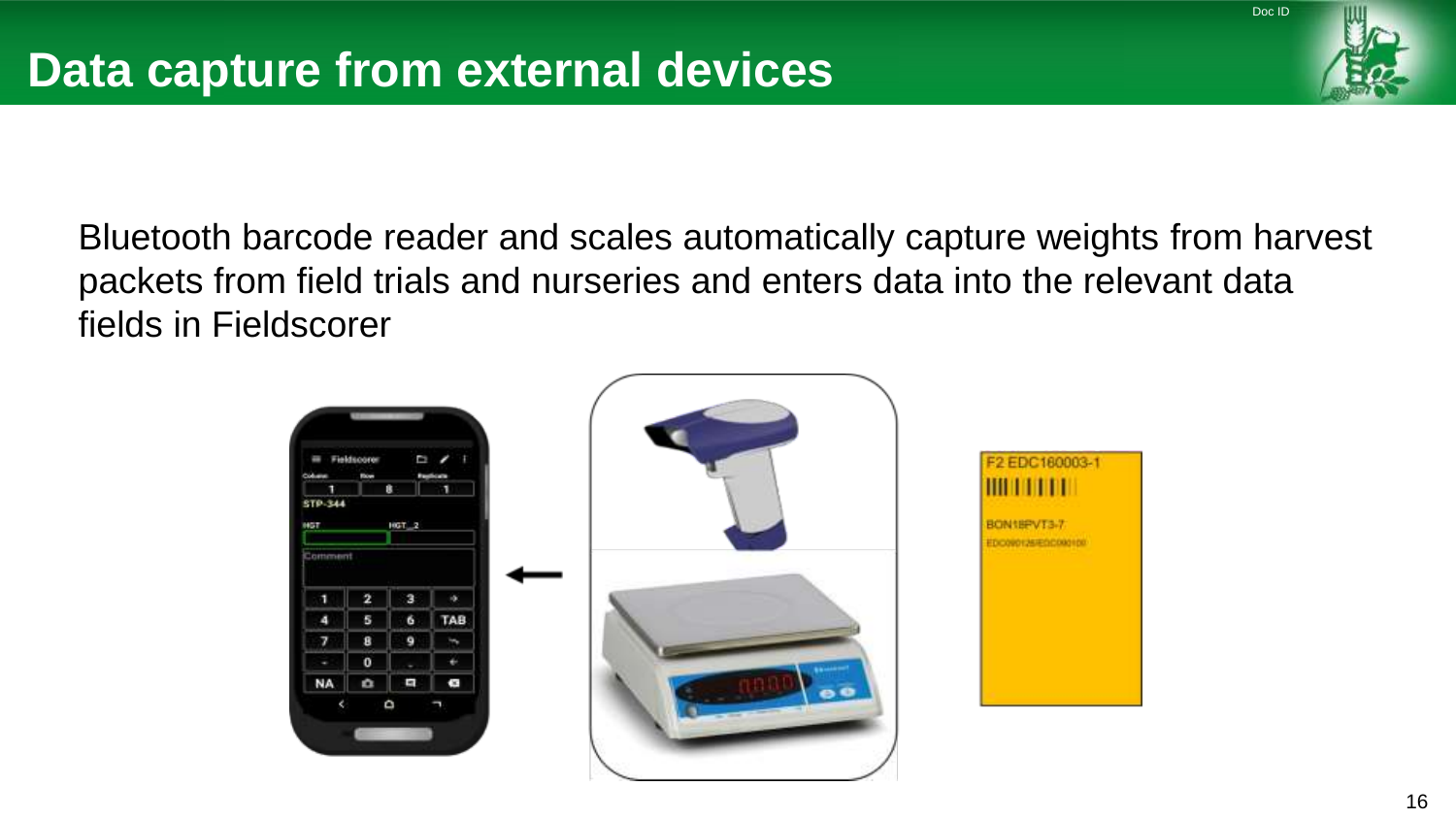Bluetooth barcode reader and height stick with barcode measurements can be used to rapidly capture height data from the field





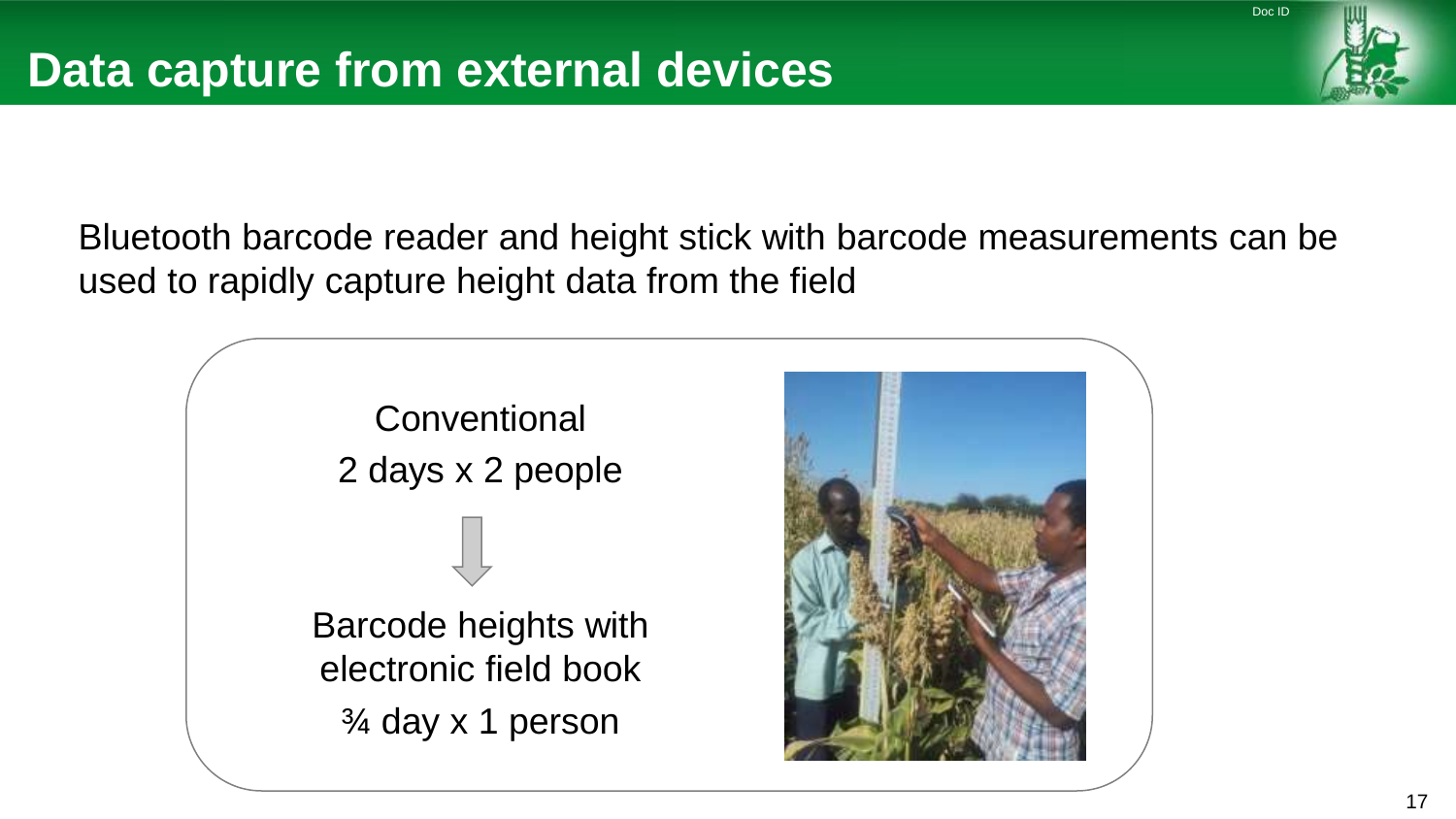# **Impact**

- All of the sorghum field stations across Ethiopia (10+) now use Fieldscorer routinely
- Data points collected by the program have increased more than 10-fold due to changes in the scale of the program associated with modernization.
- Despite this increase:
	- data available for analysis within weeks rather than months
	- data errors have been greatly reduced
	- Data sharing has been significantly enhanced

| Year | <b>Level of implementation</b>            |
|------|-------------------------------------------|
| 2013 | <b>Testing</b>                            |
|      | 2014 > 13K data-points from Melkassa      |
|      | 2015 >400K data-points from 6 locations   |
|      | 2016 >400K data points from 6 locations   |
|      | 2017 > 500K data points from 10 locations |

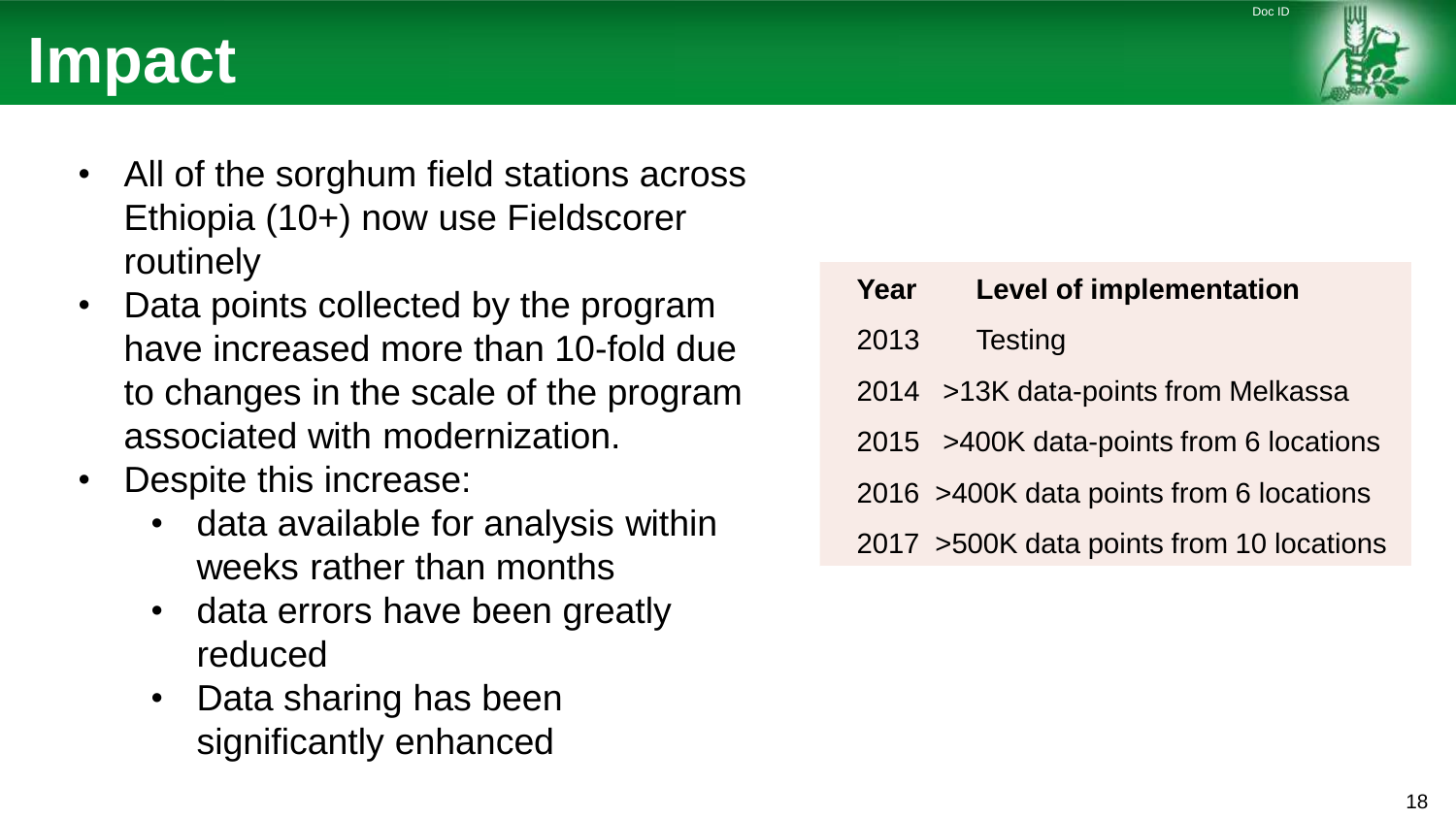

- Overall the efficiencies generated by electronic data capture in combination with additional technological mechanization and new statistical methods, has enabled the sorghum breeding program to increase population sizes and data collected more than 10-fold.
- It is anticipated that these changes should result in large increases in genetic gain and better sorghum varieties for Ethiopian farmers.